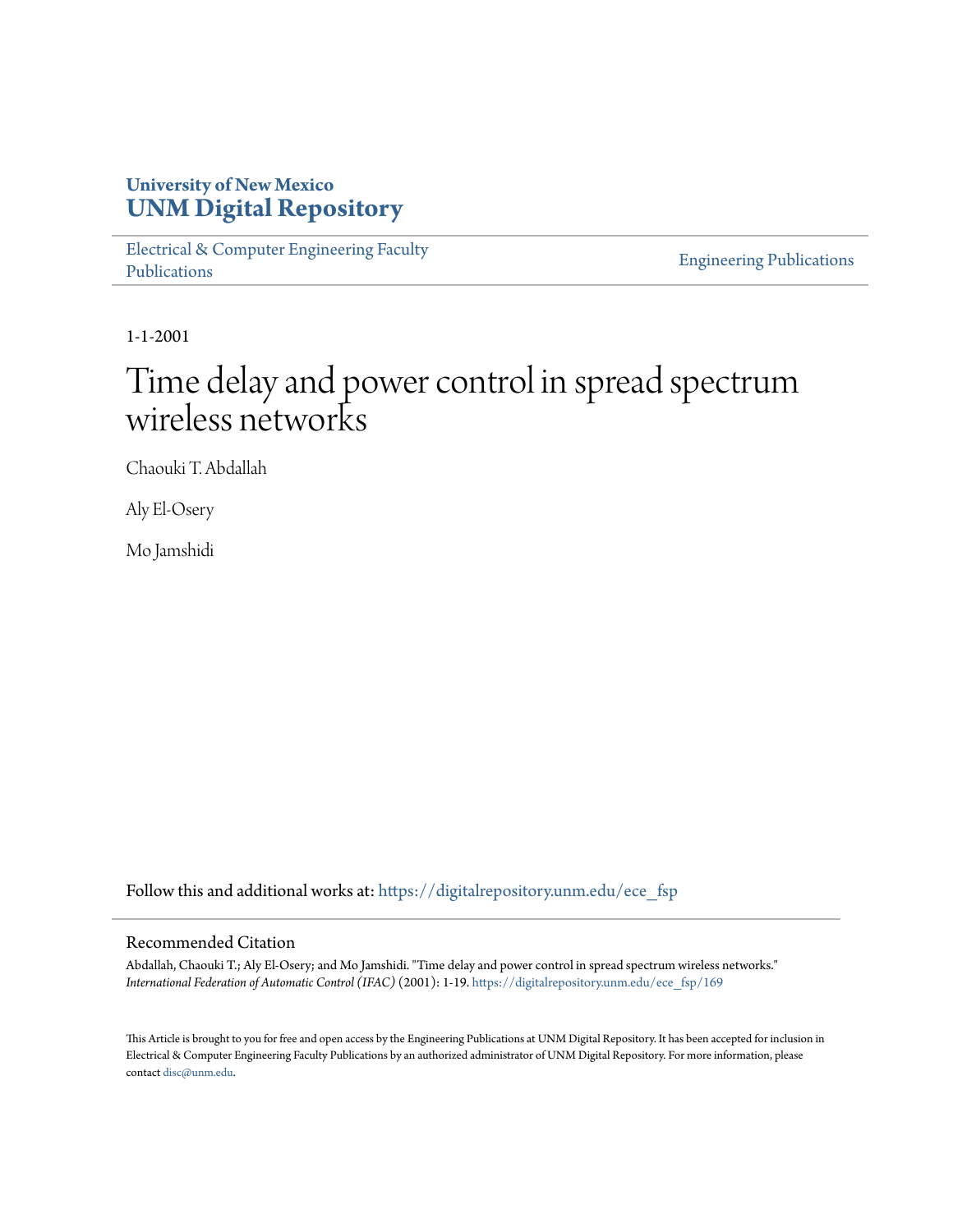# Time Delay and Power Control in Spread Spectrum Wireless Networks

Aly El-Osery

Autonomous Control Engineering Center (ACE) Electrical & Computer Engineering Department The University of New Mexico Albuquerque, New Mexico 87131

elosery@unm.edu

Chaouki Abdallah Electrical & Computer Engineering Department The University of New Mexico Albuquerque, New Mexico 87131

chaouki@eece.unm.edu

#### Mo Jamshidi

Autonomous Control Engineering Center (ACE) Electrical & Computer Engineering Department The University of New Mexico Albuquerque, New Mexico 87131

jamshidi@eece.unm.edu

#### Abstract

Delay in the computation of the signal-to-interference ratio in communication systems is unavoidable. In the the case of mobile communication, delay is a very critical problem due the fast variation of the communication channel and the need for effective, fast and accurate power control. In this paper we present our approach to dealing with the delay in mobile communication systems as well as our controller to achieve and maintain the desired signal quality. We will concentrate on the *code division multiple access* (CDMA) systems.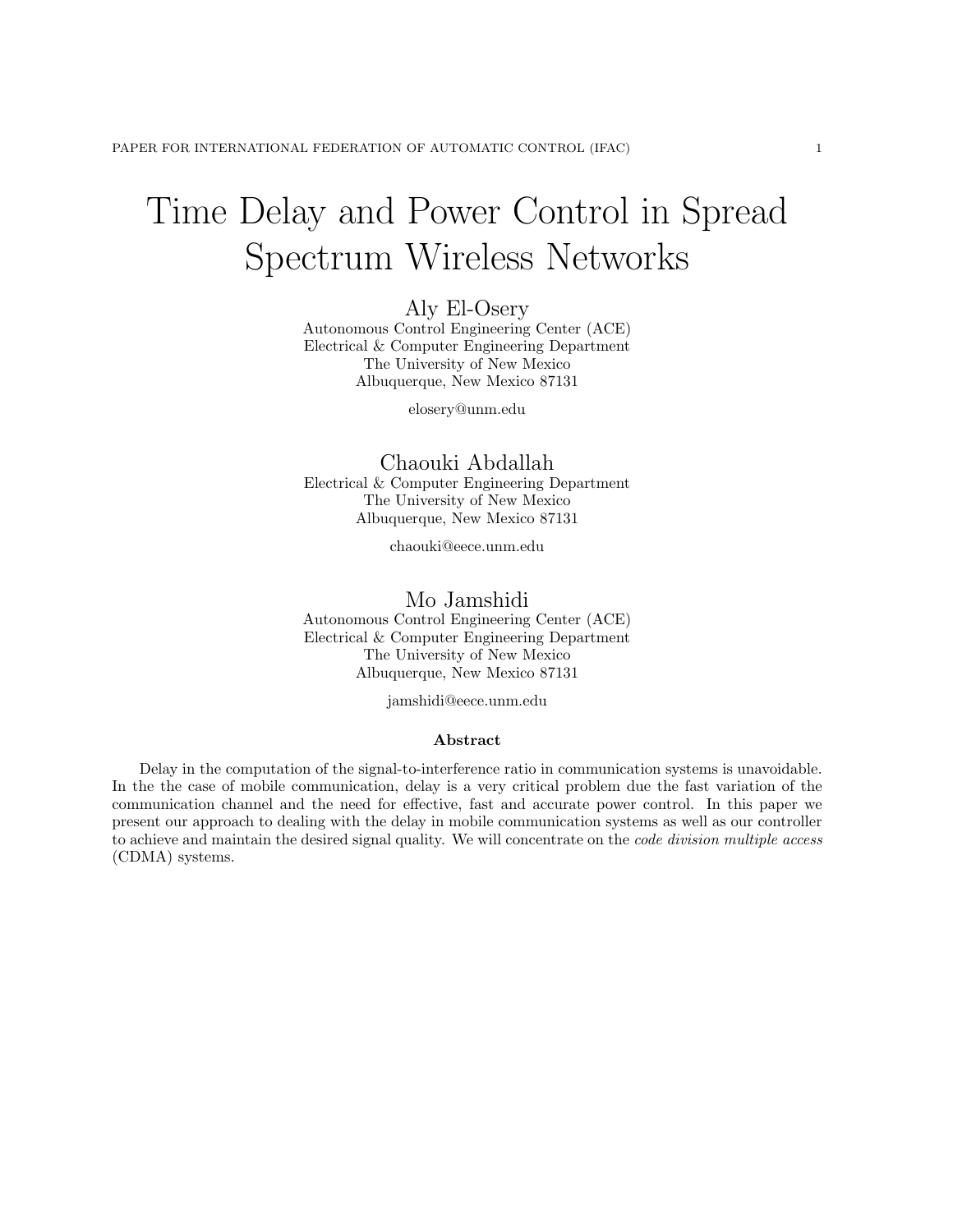# I. INTRODUCTION

The popularity of the CDMA in commercial wireless systems is growing rapidly, and has been recognized as a viable alternative to the more traditional methods such as *frequency* division multiple access (FDMA) and time division multiple access (TDMA). Although there are different types of spread spectrum, we will concentrate on direct sequence (DS) spread spectrum. DS-CDMA has many advantages: i) universal one-cell frequency reuse, ii) narrow band interference rejection, iii) inherent multipath diversity, iv) soft hand-off capability, and v) soft capacity limit. Unlike FDMA and TDMA, in CDMA the users are separated by pseudorandom codes rather than in frequency or time, and the transmitted signal is spread to occupy a much larger bandwidth. In this case the central mechanism for interference management is power control. The role of power control is to keep the received power of all users at an equal level so as to avoid problems such as the near-far problem. This problem occurs due to the lack of power control: If all mobiles were to transmit at a fixed power, the mobile closest to the base station will overpower all others. The other role of power control is to account for the fast varying changes in the mobile radio channel. One of the main issues in power control is thus to address the inherent delay in the system due to the averaging process used to estimate the *signal-to-interference ratio* which is an accepted measure for the quality-of-service for each user, and the fact that the control command is sent at fixed intervals. This delay becomes critical in the case of fast-fading channels.

As is well known, the mobile channel is best modeled statistically using a Rayleigh or Ricean magnitude models [1]. These models are called small-scale fading models and the parameters of the Rayleigh or Ricean distribution are themselves modeled as random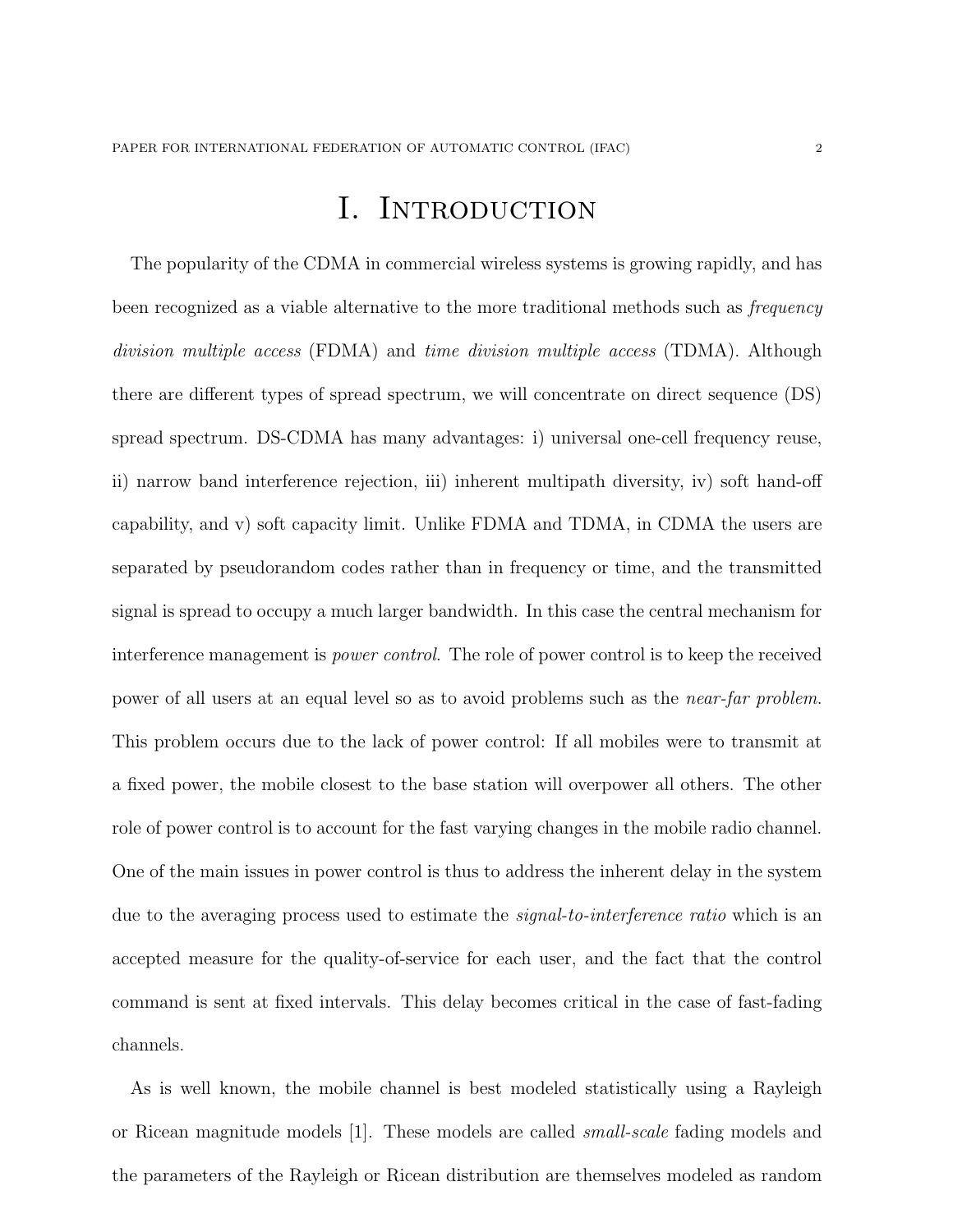variables that change at a much slower rate, according to the so called large-scale fading characteristics. Large-scale fading usually has a log-normal probability density function whose parameters depend on the location of the mobile relative to the base station. In particular, the average power is determined under the assumption that electromagnetic waves will experience a path loss inversely proportional to the distance traveled raised to some power (denoted  $\alpha$  later). An accurate model of the wireless channel and its state is usually unobtainable. Any power control algorithms developed should be able to adjust the power levels of each mobile using local measurements only, so that in a reasonable amount of time, all users will maintain the desired signal-to-interference ratio. In this paper, only the uplink (mobile-to-base), also known as *reverse link*, control will be studied, but all results may be applied to the downlink (base-to-mobile) case, also known as forward link. The reverse link, is more challenging due to the fact that mobile stations have more computation and power limitations than the base station.

Some of the early work in power control was provided by  $[2]$ . In  $[3]$ ,  $[4]$ ,  $[5]$  centralized power control was studied, and due to the complexity of the system, centralized power control was suggested to be used only for providing theoretical limits. When all users could be accommodated with acceptable signal-to-interference ratio, [6] suggested a distributed power control algorithm that guarantees will convergence and computes the required transmission power of each mobile station. In [7] a second-order constrained power control (CSOPC) algorithm was presented. This approach uses the current and past power values to determine the necessary transmission power of each mobile. CSOPC was compared with the algorithm presented in [6] and was shown to converge at a faster rate. Convergence analysis of distributed power control algorithms is investigated in [8].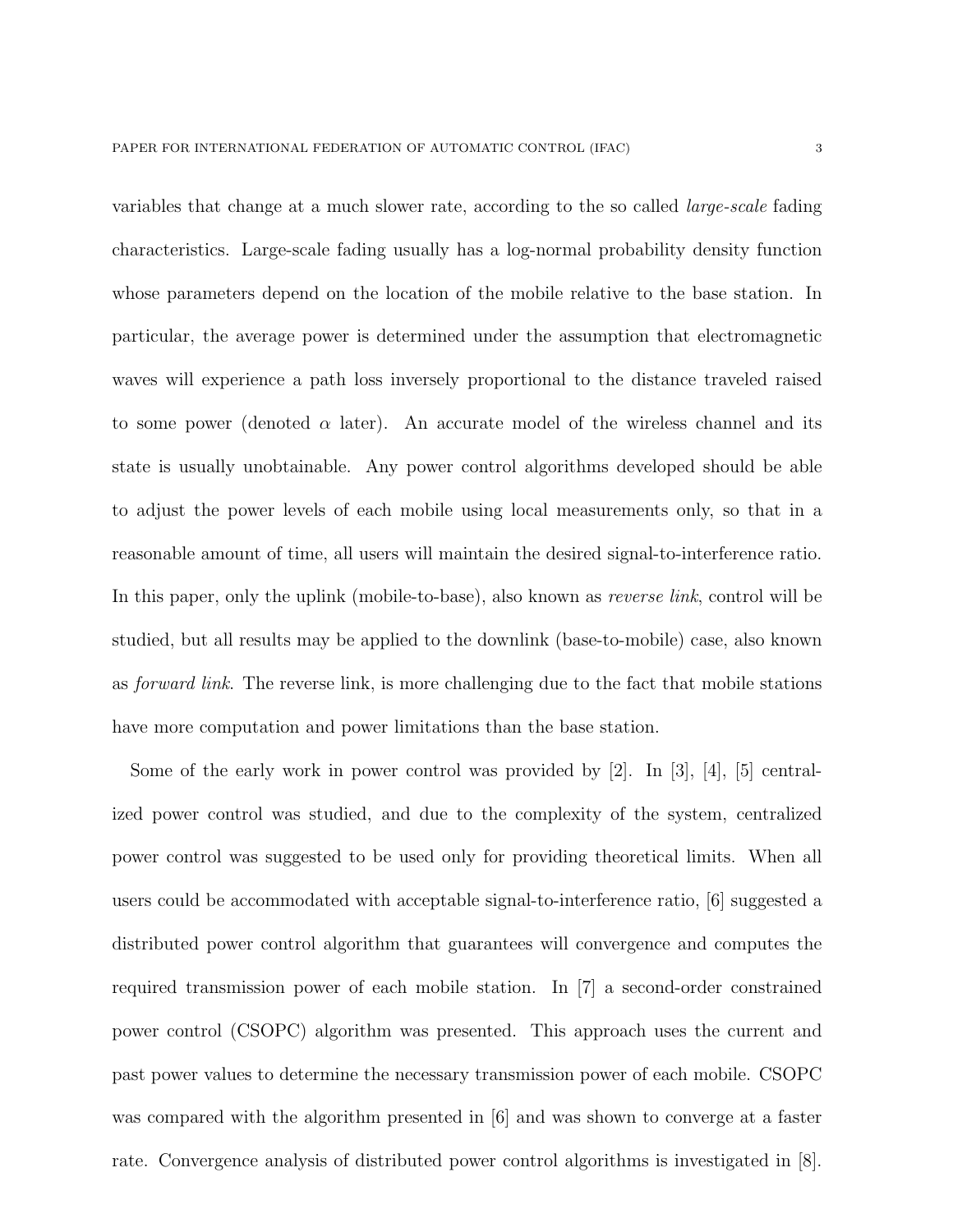In [9] a framework for uplink power control in cellular radio systems was presented. Our approach to solving the power control problem will be within such framework. Many of the above mentioned approaches did not use knowledge already established in the area of control theory, and did not address the delay problem.

In this paper we present our approach for dealing with the delay in the estimation of the signal-to-interference ratio and our design of the power control algorithm. The paper is organized as follows. In Section II we discuss mobile radio propagation models, which will help understand the nature of the received signal power. In Section III our approach to predicting the changes in the channel due to flat fading will be presented. Section IV discusses power control, and presents our algorithms. Simulation results are given in Section V and our conclusion are given in section VI.

# II. Mobile Radio Propagation

Since signal-to-interference ratio is the measure used to determine the quality of the signal, and consequently, the power adjustments that need to be made, accurately estimating the power of the received signal is a critical part of power control. In a typical mobile-radio situation, a moving mobile station is in communication with a base station at a fixed position. This movement is usually in such a way that the direct line between the mobile station and the base station is obstructed by buildings and other obstacles. Therefore, the mode of propagation of the electromagnetic energy from the transmitter to the receiver will be largely by way of scattering, either by reflection from flat sides of the obstacles or by diffraction around such obstacles.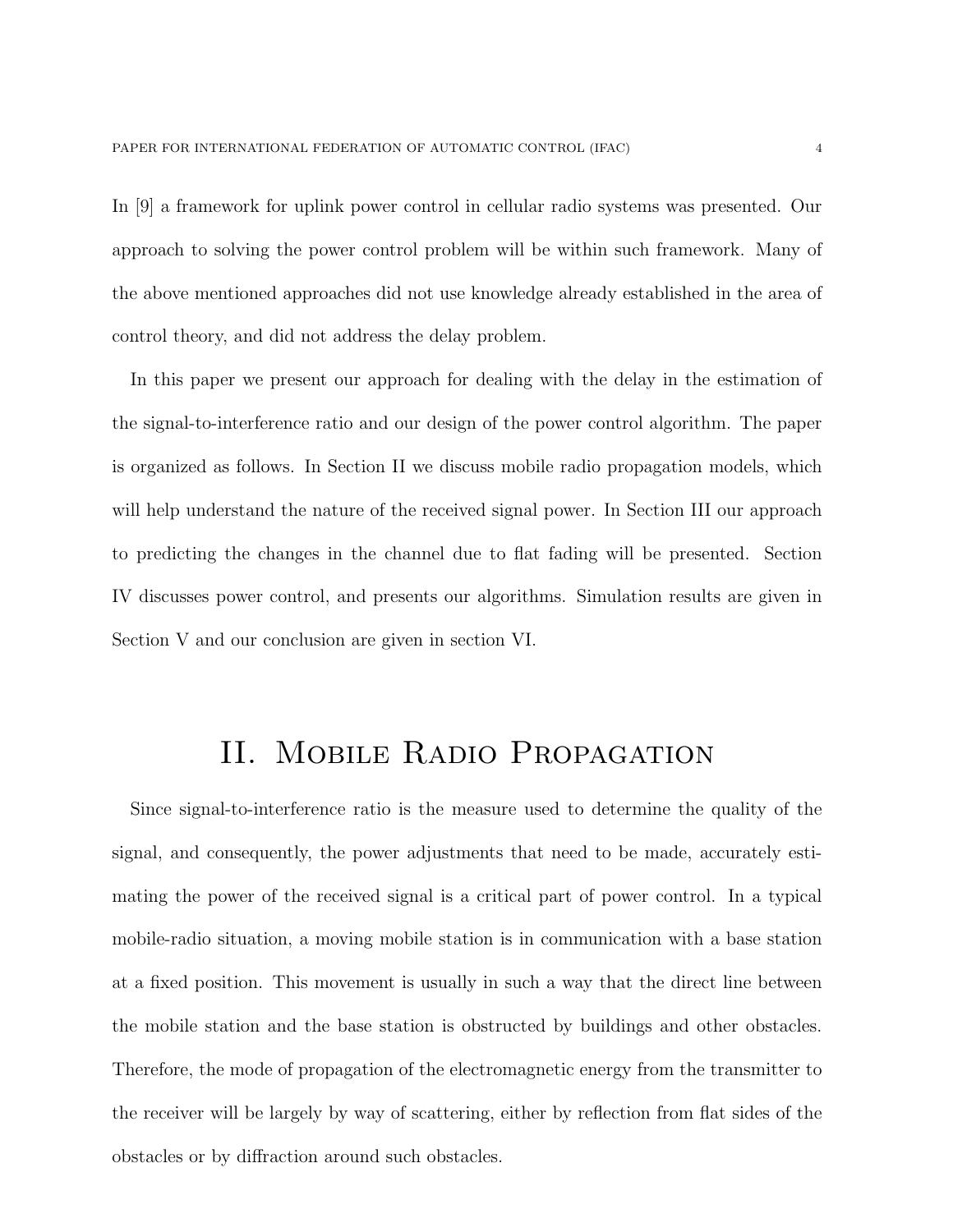#### A. Channel Model

For a wideband fading channel, the baseband impulse response of the channel having L resolvable taps is given by [10]

$$
h(t) = \sum_{l=1}^{L} \xi(d, \alpha, \eta) \beta_l \delta(t - \tau_l) \exp(j\theta_l)
$$
 (1)

where d is the distance between the transmitter and the receiver,  $\alpha$  is the path loss exponent and  $\eta$  is the shadowing variable which is a normally distributed variable with zero mean and variance  $\sigma_s^2$ . The factor  $\xi(d, \alpha, \eta)$  is due to large-scale fading over the link between the *i*th base station and the *j*th mobile station,  $\beta_l$  is the magnitude of the *l*th path of the small-scale fading channel response at time  $\tau_l$ , and  $\theta_l$  is phase shift of the *l*th path relative to the 0th path and is uniformly distributed between 0 and  $2\pi$ .  $\xi(d, \alpha, \eta)$  is given by

$$
\xi^2(d,\alpha,\eta) = d^{-\alpha} 10^{\eta/10} \tag{2}
$$

Assuming the communication channel is of the form given in Equation (1) the average received power is given by

$$
\overline{p_r}(n) = G p_t \tag{3}
$$

where G is the communication link gain and is defined as  $\overline{\xi}^2(d, \alpha, \eta) \sum_{l}^{L}$  $\frac{L}{l=1} \overline{\beta_l}^2$ , and  $p_t$  is the transmission power. As seen in Equation (3), in order to compute the signal-to-interference ratio, we need to have an averaging window. Also, in CDMA systems, the power command is sent at fixed intervals based on previous estimation of the signal quality, e.g. in the IS-95 standard the power command is sent every 1.25msec. These factors cause an unavoidable delay in the system, and introduces power control errors due to the fact that the power command is based on previous estimates. Consequently, it is important to predict such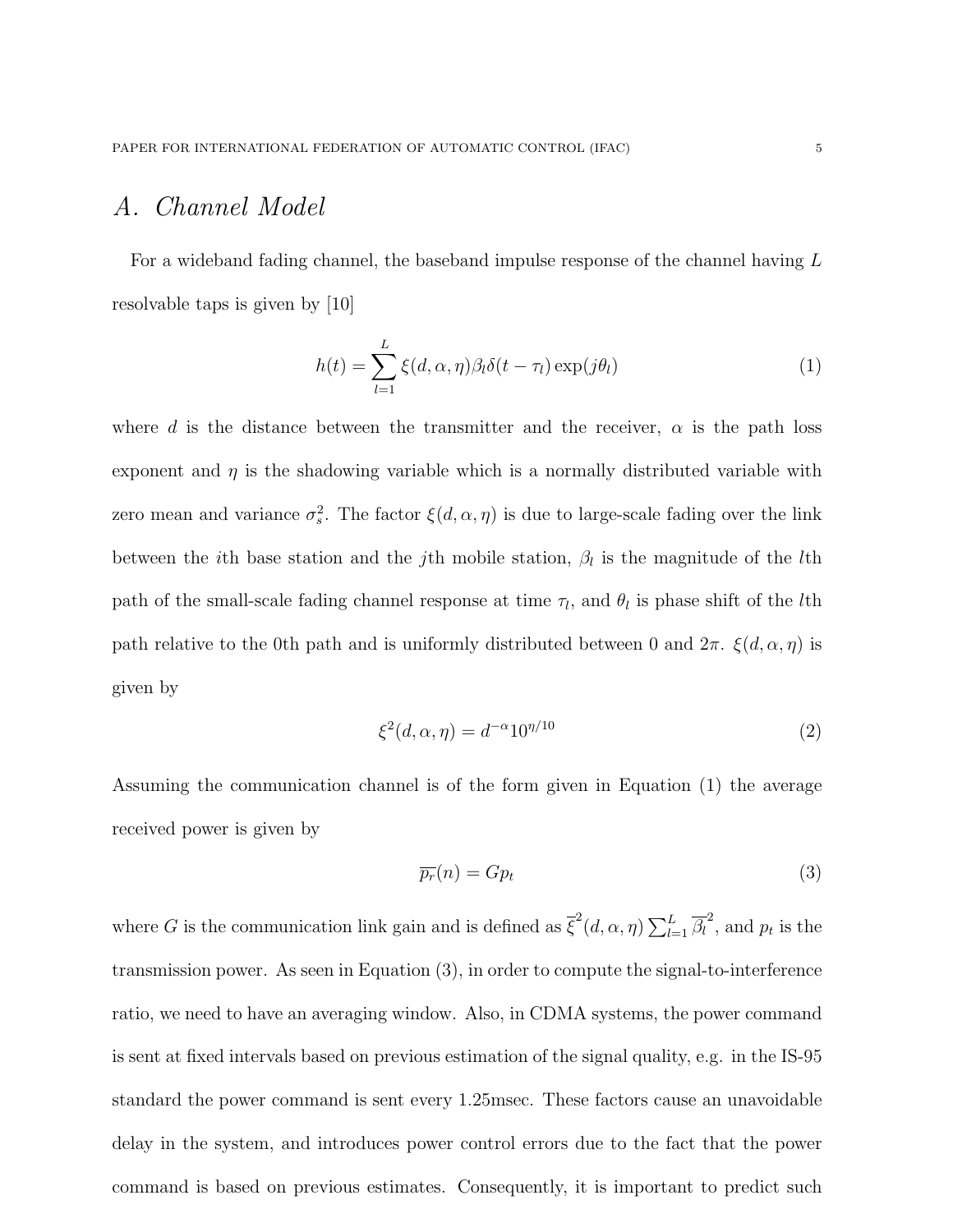changes in order to minimize the power control error. In the next section, we discuss in detail Clark's model for flat fading which shows the existence of spatial correlation in the received signal power due to scattering. Using this property, a prediction algorithm will be used to accurately track changes in the communications channel.

#### B. Clarke's Model for Flat Fading

In a typical radio-communication scenario, the mobile station is in motion and is trying to communicate with a base station that is at a fixed location. In this situation, Doppler shift is introduced. Clarke's model deduced the statistical characteristics of the fields and signals in the reception of radio frequencies by a moving vehicle from a scattering propagation model [11].

Assuming that the total field is vertically polarized and is composed of the superposition of N waves, the E-field component can be described as  $[11]$ :

$$
E_z = E_0 \sum_{n=1}^{N} C_n \exp\{j\vartheta_n + 2\pi f_{md} t \cos \alpha_n\}
$$
 (4)

where  $f_{md} = v f_0/c$  is the maximum doppler shift, v is the velocity of the mobile station,  $f_0$  is the carrier frequency, c is the speed of light,  $E_0$  is the common amplitude of the N waves (assumed constant),  $\eta$  is the intrinsic impedance of free space, the time variations are of the form  $\exp\{j2\pi f_0t\}$ ,  $\vartheta_n$  is the random phase (uniformally distributed throughout 0 to  $2\pi$ ) of the *n*th wave arriving at any angle  $\alpha_n$  to the x-axis (Figure 1), and  $C_n$  is a random variable describing the amplitude of the nth wave. The ensemble average of the  $C_n$  terms is assumed to satisfy

$$
\sum_{n=1}^{N} \overline{C_n^2} = 1\tag{5}
$$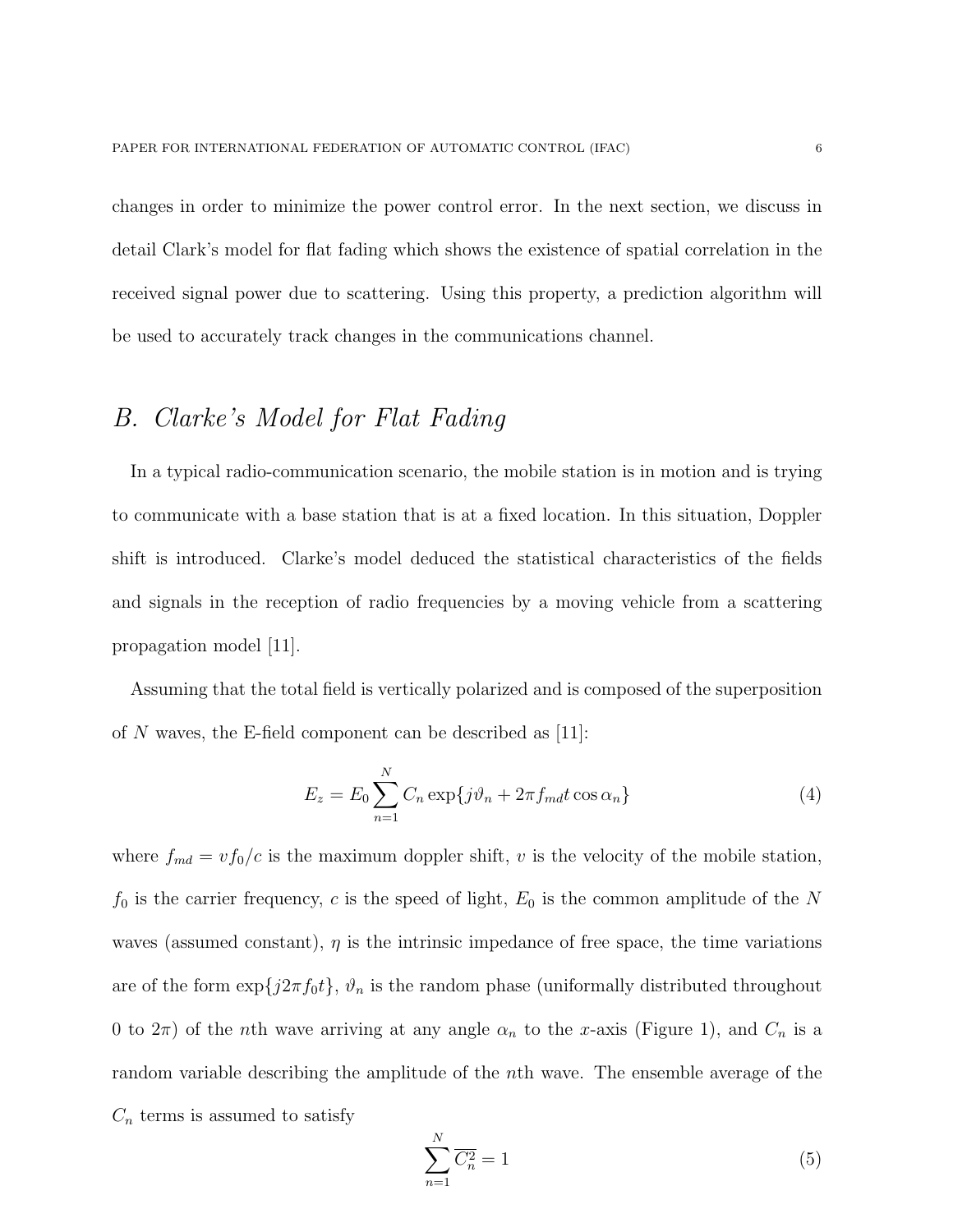

Fig. 1. Plane wave

The random received signal envelope is assumed to have a Rayleigh distribution given by  $\overline{a}$ 

$$
p(r) = \begin{cases} \frac{r}{\sigma_r} \exp\left(-\frac{r^2}{2\sigma_r^2}\right) & (0 \le r \le \infty), \\ 0 & (r < 0) \end{cases}
$$
 (6)

where  $\sigma_r$  is the rms value of the received voltage signal, and  $r(t)$  is the complex envelope of the received signal. Figure 2 shows a Rayleigh distribution signal envelope at 845MHz with receiver speed of  $100 \text{km/hr}$  as a function of time.

## III. RECEIVED POWER PREDICTION

The fast changes in the received power are dominated by the small-scale fading. Using Equation (4), the spatial correlation function of the power is derived (see Appendix). Taking advantage of this case we can derive a linear predictor that uses past values to predict the future changes in the channel. Since the variation of  $\bar{\beta}$  in Equation (3) is much faster compared to the other terms, we will concentrate on estimating it.

Assuming that the we have N observations of  $\beta^2$ , in the mean-square-sense, its estimate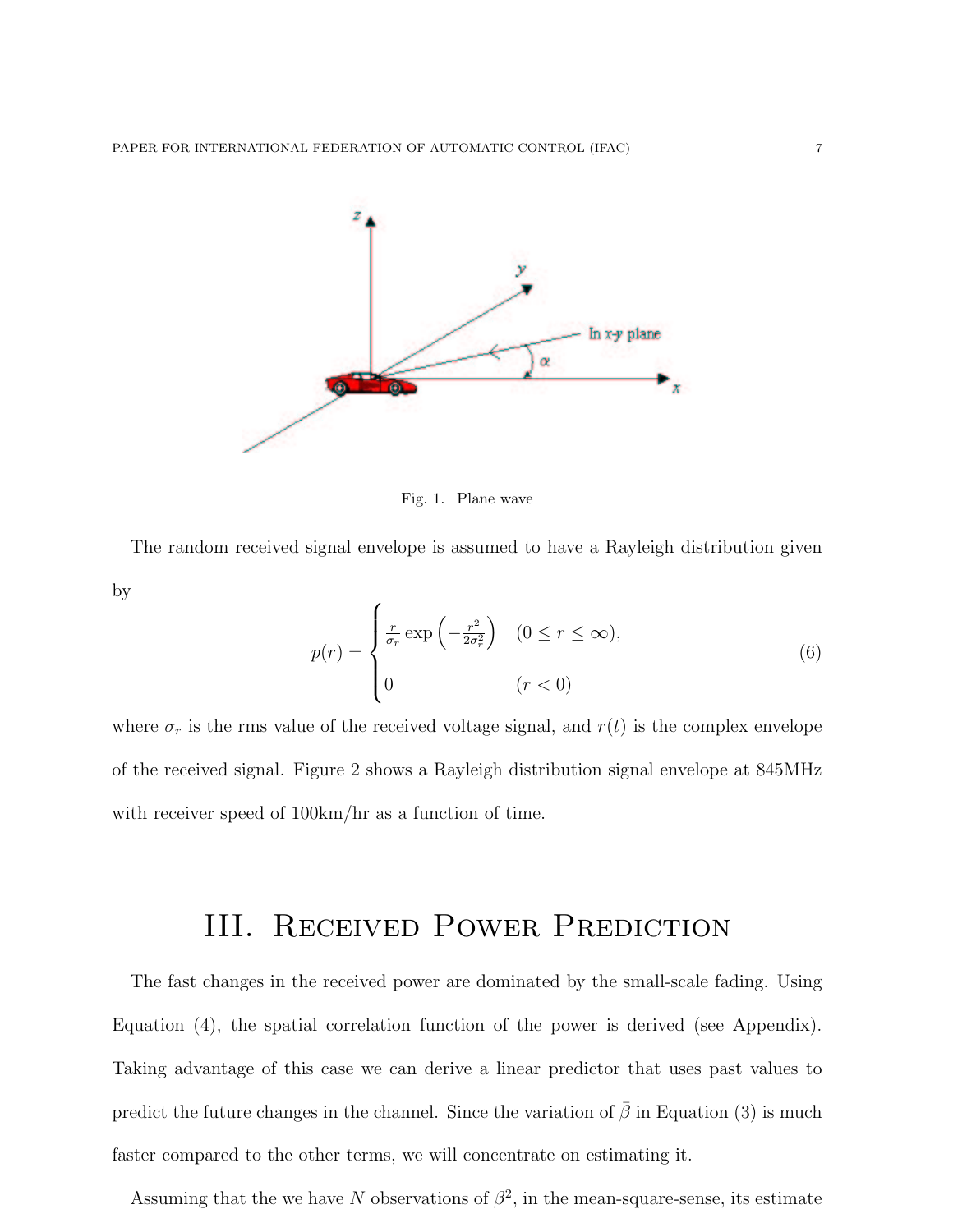

Fig. 2. A typical Rayleigh fading envelope at 845MHz and receiver speed of 100km/hr at time  $n + 1$  given its previous N measured values is given by

$$
\hat{\beta}^2(n+1) = \sum_{i=1}^{N} h_i \beta^2(n-i)
$$
\n(7)

where  $\hat{\beta}^2$  is the predicted value of  $\beta^2$ ,  $h_i$  is computed as follows [12]

$$
\begin{bmatrix} h_1 \ h_2 \ h_3 \ \vdots \ h_N \end{bmatrix} = \begin{bmatrix} R_{\beta^2}(0) & R_{\beta^2}(1) & R_{\beta^2}(2) & \cdots & R_{\beta^2}(N-1) \\ R_{\beta^2}(1) & R_{\beta^2}(0) & R_{\beta^2}(1) & \cdots & R_{\beta^2}(N-2) \\ R_{\beta^2}(2) & R_{\beta^2}(1) & R_{\beta^2}(0) & \cdots & R_{\beta^2}(N-3) \\ \vdots & \vdots & \vdots & \vdots & \vdots \\ R_{\beta^2}(N-1) & R_{\beta^2}(N-2) & R_{\beta^2}(N-3) & \cdots & R_{\beta^2}(0) \end{bmatrix} \begin{bmatrix} R_{\beta^2}(1) \\ R_{\beta^2}(2) \\ R_{\beta^2}(3) \\ \vdots \\ R_{\beta^2}(N) \end{bmatrix}
$$
 (8)

and

$$
R_{\beta^2}(\tau) = 1 + J_0^2 (2\pi f_{md}\tau) \tag{9}
$$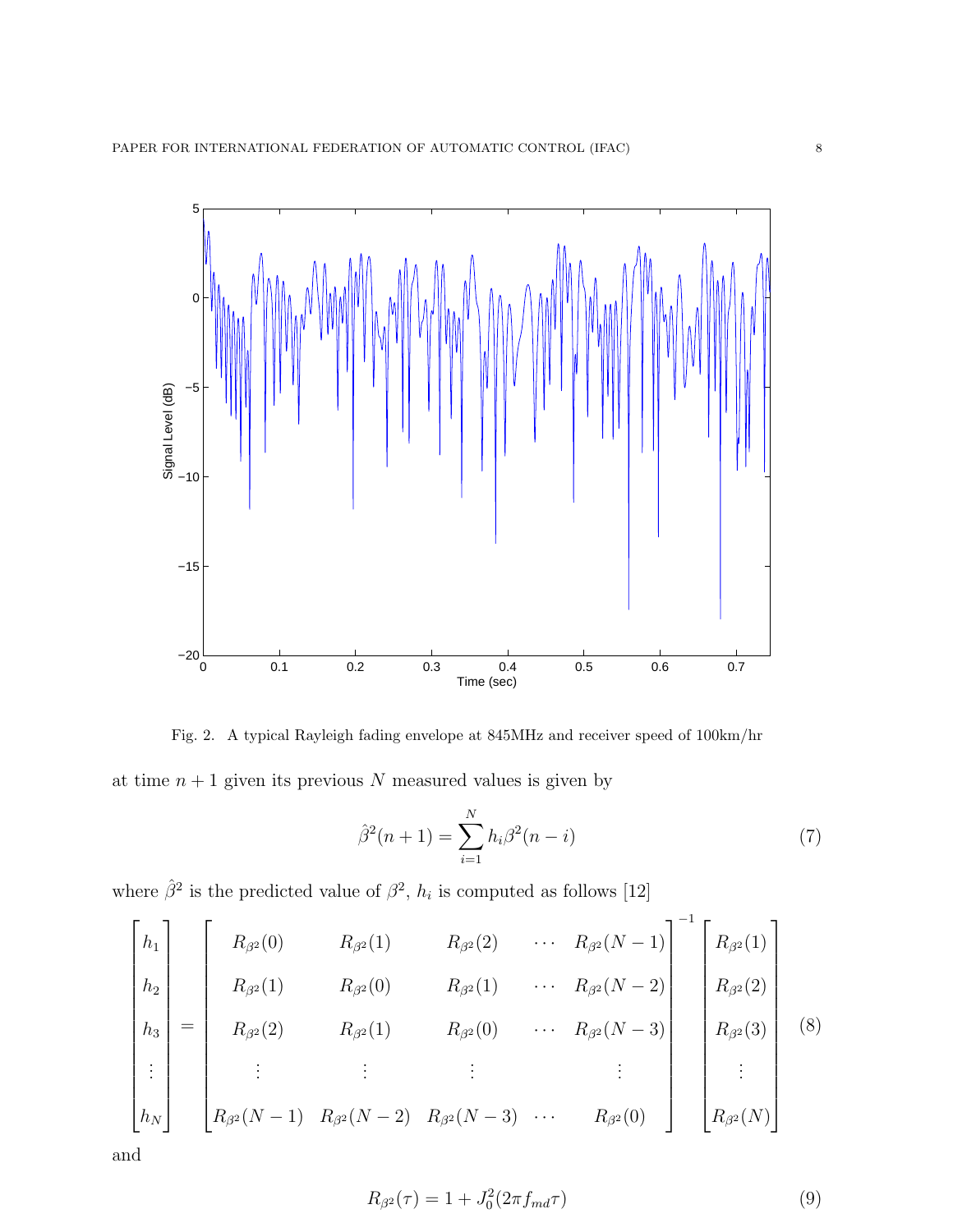where  $J_0(\cdot)$  is the zero-order Bessel function of the first kind.

# IV. POWER CONTROL

The goal of the power control algorithms is to find the transmission power of each mobile such that the following inequality is satisfied

$$
\gamma_i = \frac{G_{ki}p_i}{\sum_{j \neq i}^Q p_j G_{kj} + n_i} \ge \gamma^* \tag{10}
$$

where  $\gamma_i$  is the signal-to-interference ratio for mobile i,  $G_{ki}$  is the communication gain between mobile station i and its assigned base station k,  $\gamma_i^*$  is the desired signal-tointerference for the *i*th mobile station with receiver noise  $n_i$  and transmission power  $p_i$ which is constrained as follows

$$
0 \le p_i \le p_{i\text{-max}} \tag{11}
$$

where  $p_{i_{\text{max}}}$  is the maximum transmission power of mobile i.

Since it is desirable that the mobile station transmits the signal at the minimum needed power to maintain the required quality-of-service, inequality (10) becomes an equality. Consequently, the transmission power is written as

$$
p_i(n+1) = \min\{p_{i\text{-max}}, \frac{\gamma^*}{\gamma_i(n)}p_i(n)\}\tag{12}
$$

where  $\gamma_i(n)$  is the signal-to-interference ratio of mobile i at iteration n. It is important to note that unlike centralized power control, only the total interference is needed to compute the power levels. Convergence of the iterative algorithm given by Equation (12) is studied in [9]. Along the same lines, different power control algorithms can be designed to have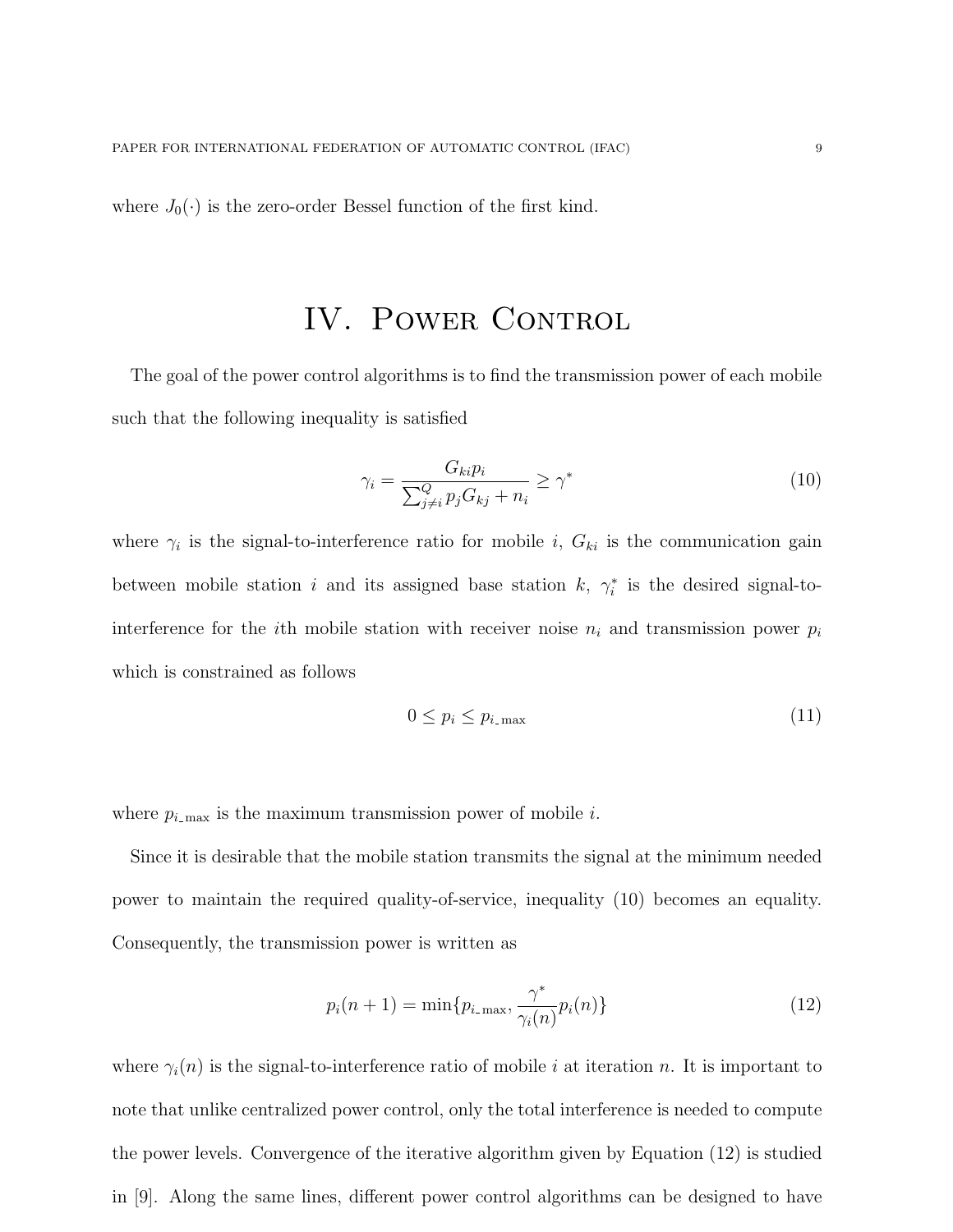faster convergence rate. In the next subsections we will present the CSOPC approach followed by our own.

#### A. Constraint Second-Order Power Control

The constraint second-order power control (CSOPC) presented in [7] uses current and past values in order to provide a faster convergence of the power command. In this section a brief overview of the CSOPC approach will be given. Equation (10) could be written as a set of linear equations as follows

$$
\mathbf{XP} = \mathbf{\Xi} \tag{13}
$$

where  $P$  is defined as

$$
\mathbf{P} = \begin{pmatrix} p_1 \\ \vdots \\ p_Q \end{pmatrix} \tag{14}
$$

and

$$
X = I - A \tag{15}
$$

$$
\mathbf{A} = \{a_{ij}\}, \qquad a_{ij} = \gamma^* w_{ij} \tag{16}
$$

$$
\Xi = \{b_i\}, \qquad b_i = \gamma^* \frac{n_i}{G_{ik}} \tag{17}
$$

and  $w_{ij}$  is defined as

$$
w_{ij} = \begin{cases} \frac{G_{kj}}{G_{ki}} & i \neq j, \\ 0 & i = j. \end{cases} \tag{18}
$$

Thus Equation (10) has been converted to a set of linear equations, that could be iteratively solved for P [7].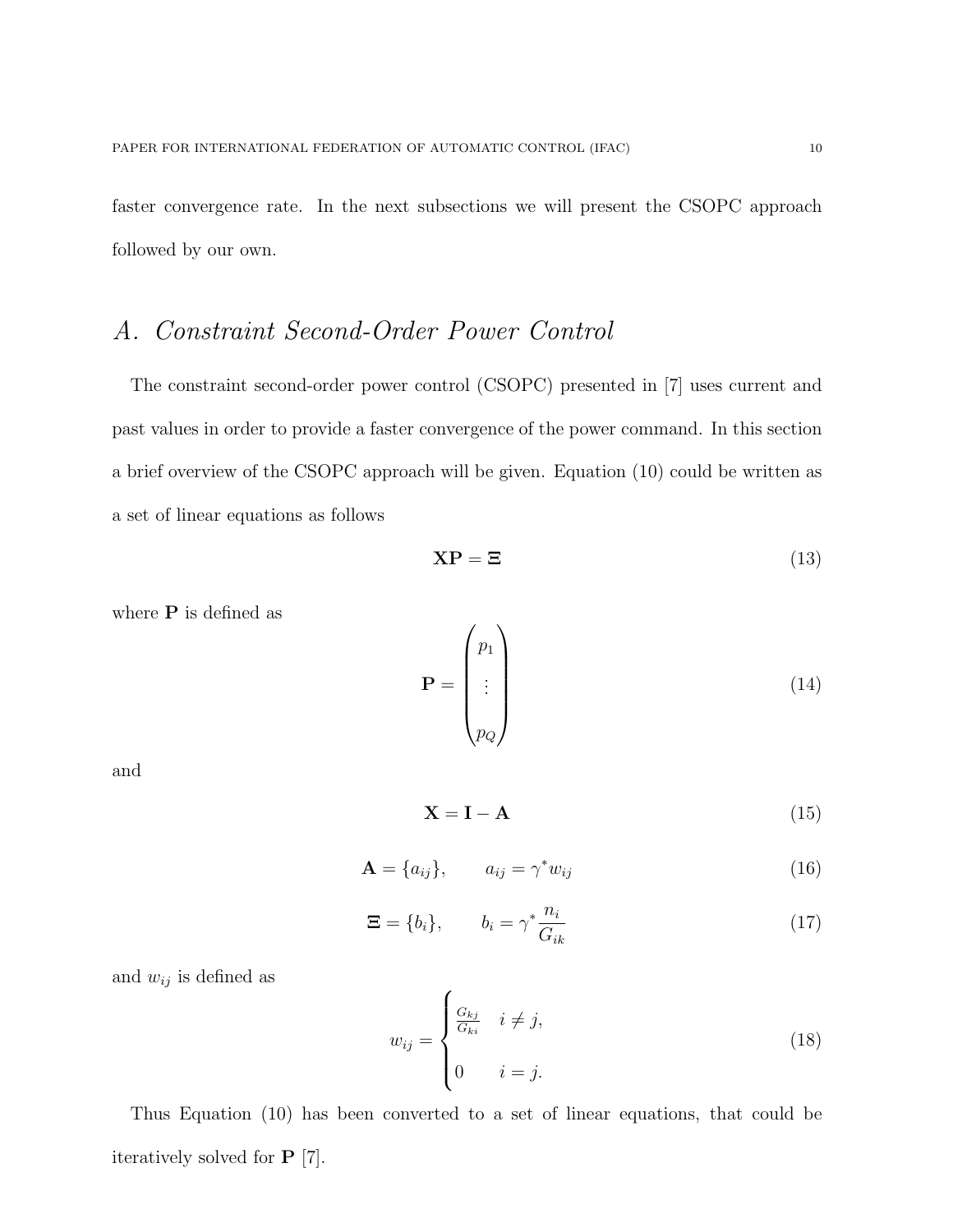CSOPC is developed by applying the successive overrelaxation method (SOR) [13] to Equation (13). The CSPOC results in [7] were compared with the distributed constraint power control (DCPC) in [6]. CSOPC was proven to be more effective; consequently, later in this paper the CSOPC algorithm will be used as the comparison benchmark. Through some manipulations the following iterative algorithm was obtained [7].

$$
p_i(n+1) = \min\left\{p_{i\text{-max}}, \max\left\{0, a(n)\frac{\gamma^*}{\gamma_i(n)}p_i(n) + (1 - a(n))p_i(n-1)\right\}\right\}
$$
(19)

where as described earlier,  $p_{i_{\text{max}}}$  is the maximum allowable power for mobile i,  $\gamma_i(n)$  is the signal-to-interference ratio of mobile i at iteration n,  $p_i(0)$  is chosen randomly between 0 and  $p_{i_{\text{max}}}$ , and  $a(n)$  is a decreasing sequence such that  $\lim_{n\to\infty} a(n) = 1$ . As an example, the following  $a(n)$  sequence was used in [7]:

$$
a(n) = 1 + \frac{1}{1.5^n}, \quad n = 1, 2, \dots, l
$$
\n(20)

where  $l$  is the total number of iterations. Equation (19) determines the necessary power using the current and the past power values, which accounts for the terminology of "secondorder". Note that if  $a(n) = 1$ , Equation (19) reduces to Equation (12) and that the min and *max* operators are used to guarantee that the power will be within the allowable range based on Equation (11).

#### B. Non-Linear Control

In this section we present our power control algorithm. Our approach is to view each mobile-to-base station connection as a separate subsystem as follows

$$
s_i(n+1) = \frac{\xi^2 \beta^2 (n+1)(p_i(n) + u_i(n))}{I_i}
$$
\n(21)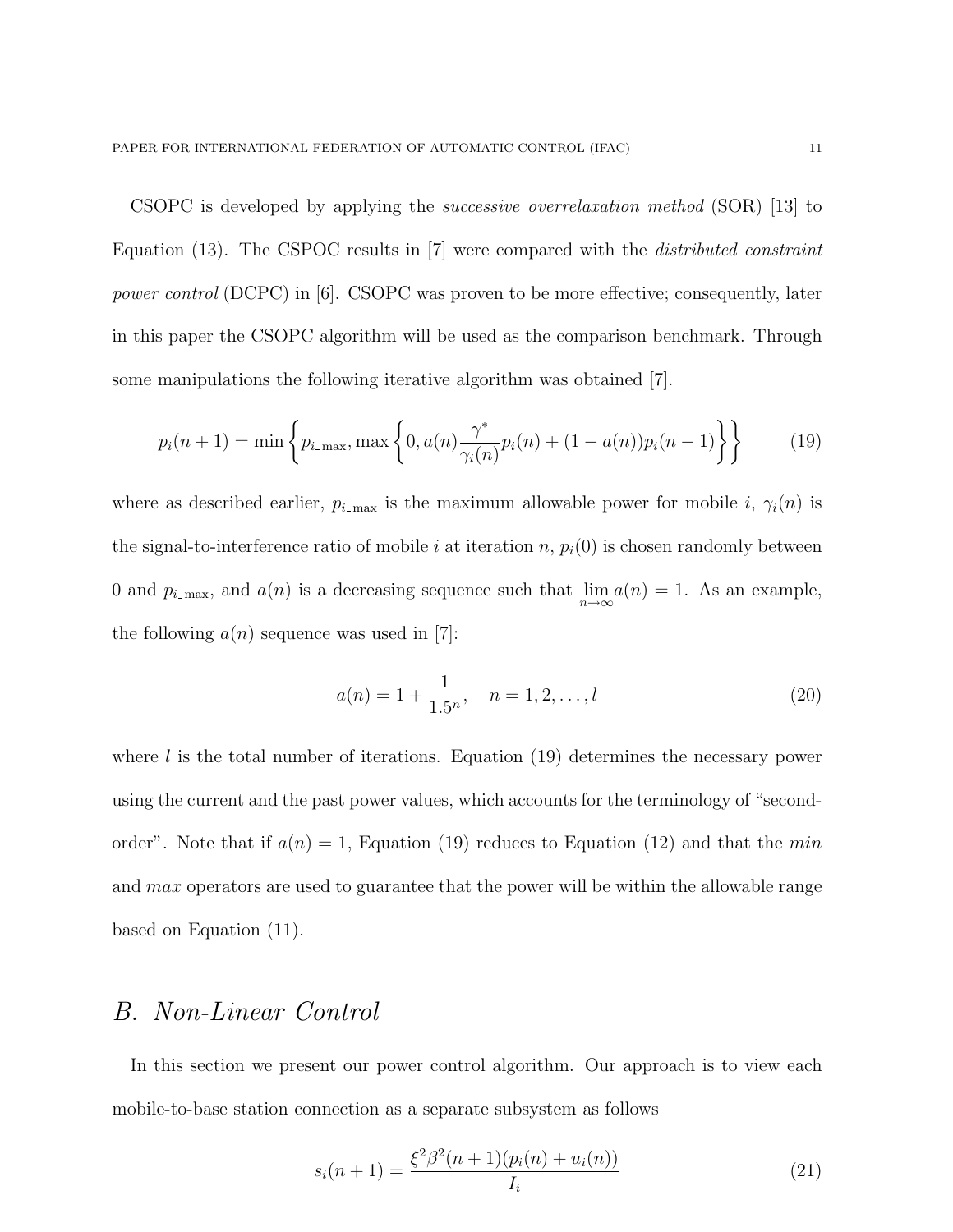where  $\xi^2$  is defined by Equation (2),  $I_i$  is the interference experience by mobile i due to other users (assumed constant in short periods of time) and  $u_i(n)$  is the increment by which the power of mobile i should be changed. Since  $\beta^2(n+1)$  is unknown, we use the linear predictor described in Equation (7) to modify Equation (21) as follows

$$
s_i(n+1) = \alpha(n)(p_i(n) + u_i(n)) = \alpha(n)p_i(n) + v_i(n)
$$
\n(22)

where  $\alpha(n) = (\xi^2/I_i) \sum_{i=1}^N$  $\sum_{i=1}^{N} h_i \beta^2(n-i)$ . Now if we choose  $v_i(n) = -\alpha(n)p(n) + z_i(n)$  then Equation (23) becomes

$$
s_i(n+1) = z_i(n) \tag{23}
$$

where  $z_i(n)$  is our control law. The goal is to find the right control command that will make each  $s_i$  follow a desired signal to interference ratio  $\gamma^*$ . For simplicity we will assume that  $\gamma^*$  is the same for all mobile stations. To accomplish such a task, a new state is added to the system. This state represents an integrator of the error  $e_i(n) = s_i(n) - \gamma^*$ [14]. A discrete time integrator is nothing more than a summation of the previous values, therefore

$$
\zeta_i(n+1) = \zeta_i(n) + e_i(n) = \zeta_i(n) + s_i(n) - \gamma^*
$$
\n(24)

Let us define  $x_i(n)$  as

$$
x_i(n) = \begin{pmatrix} \zeta_i(n) \\ s_i(n) \end{pmatrix}
$$
 (25)

Using the above notation the system can now be expressed as a second-order linear state-space system by

$$
x_i(n+1) = \begin{pmatrix} \zeta_i(n+1) \\ s_i(n+1) \end{pmatrix} = \begin{pmatrix} 1 & 1 \\ 0 & 0 \end{pmatrix} x_i(n) + \begin{pmatrix} 0 \\ 1 \end{pmatrix} z_i(n) + \begin{pmatrix} -\gamma^* \\ 0 \end{pmatrix}
$$
 (26)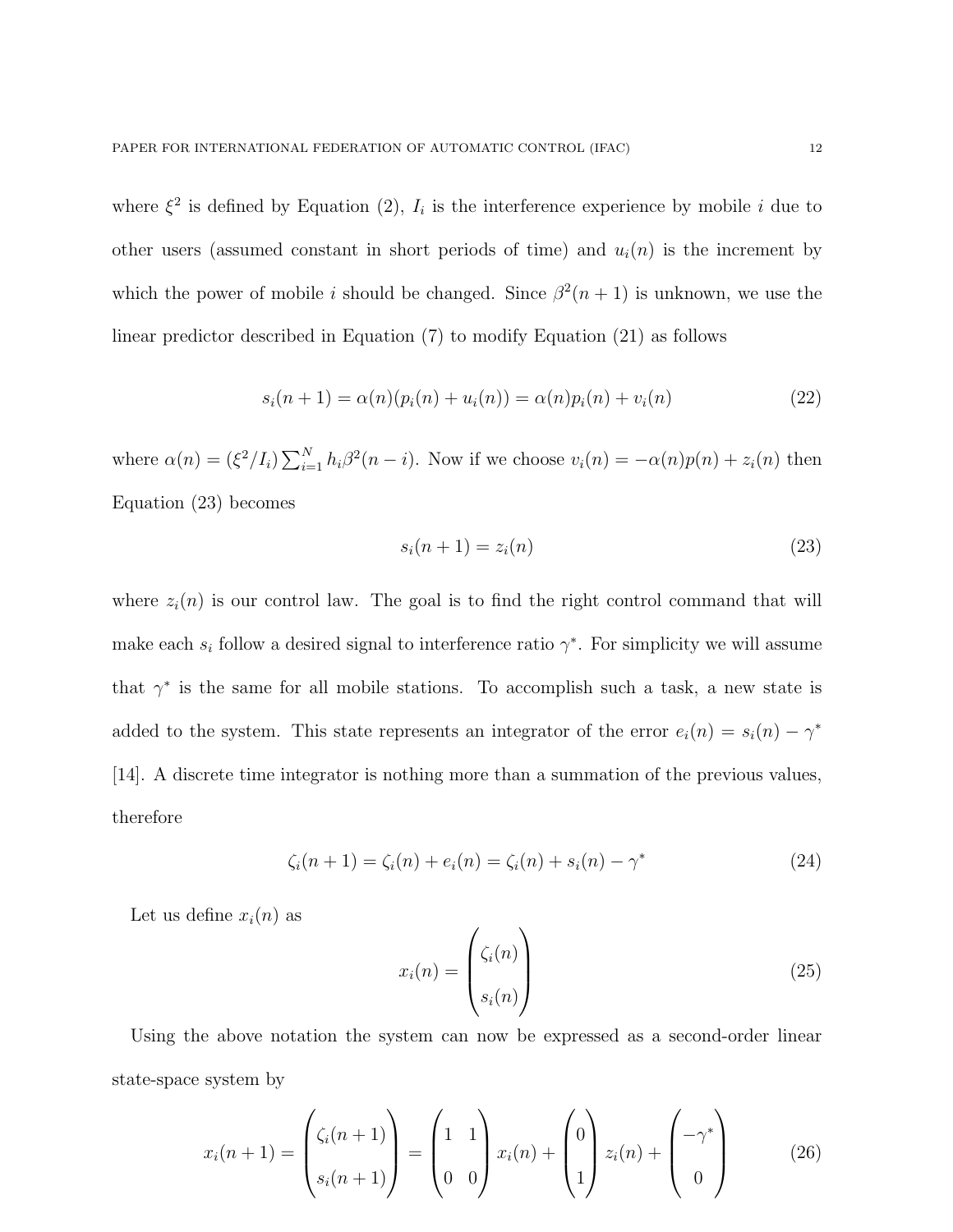$$
y_i(n) = (0 \quad 1) \, x_i(n) \tag{27}
$$

We then choose the feedback controller

$$
z_i(n) = -\begin{bmatrix} k_{\zeta} & k_s \end{bmatrix} x_i(n) + k_s \cdot \gamma^*
$$
\n(28)

If we choose the appropriate feedback gains  $k<sub>\zeta</sub>$  and  $k<sub>s</sub>$ , then Equation (26) will be stable. Since the closed-loop system is stable then  $x_i(n+1) = x_i(n)$ . Therefore, we have  $\zeta_i(n+1) =$  $\zeta_i(n) + s_i(n) - \gamma^*$ , and in the steady state  $s_i(n) = \gamma^*$ . Finally the transmission power at iteration  $n + 1$  is

$$
p_i(n+1) = p_i(n) + u_i(n) = \min\left\{p_{i_{\text{max}}}, \min\left\{0, \frac{-1}{\alpha(n)}\{(k_{\zeta} \mid k_s) x_i(n) - k_s \cdot \gamma^*\}\right\}\right\}
$$
(29)

Equation (29) is a non-linear power control command. One of the states used to obtain this control command is the output of an integrator which is very useful in suppressing noise that occurs during the computation of the signal-to-interference ratio.

### V. Simulation and Results

For comparison purposes, we have simulated our power control algorithms as well as the CSOPC. We have set the ratio of the desired energy per bit,  $E_b$ , to interference,  $I_0$ , to  $E_b/I_0 = 7$ dB. Based on the IS-95 standard, we use a bit rate of 9600kbps, a channel bandwidth of 1.2288MHz, and update the power control command every 1.25msec. Using these parameters,  $\gamma^* = (E_b/I_0)(R_b/B_c)$  where  $R_b$  is the bit rate, and  $B_c$  is radio channel bandwidth. The system is then simulated at different mobile speeds. Figure 3 shows a comparison between the CSOPC algorithm and our nonlinear control (NLC) introduced in this paper for a mobile speed of 100km/hr. As seen in the figure, the NLC outperforms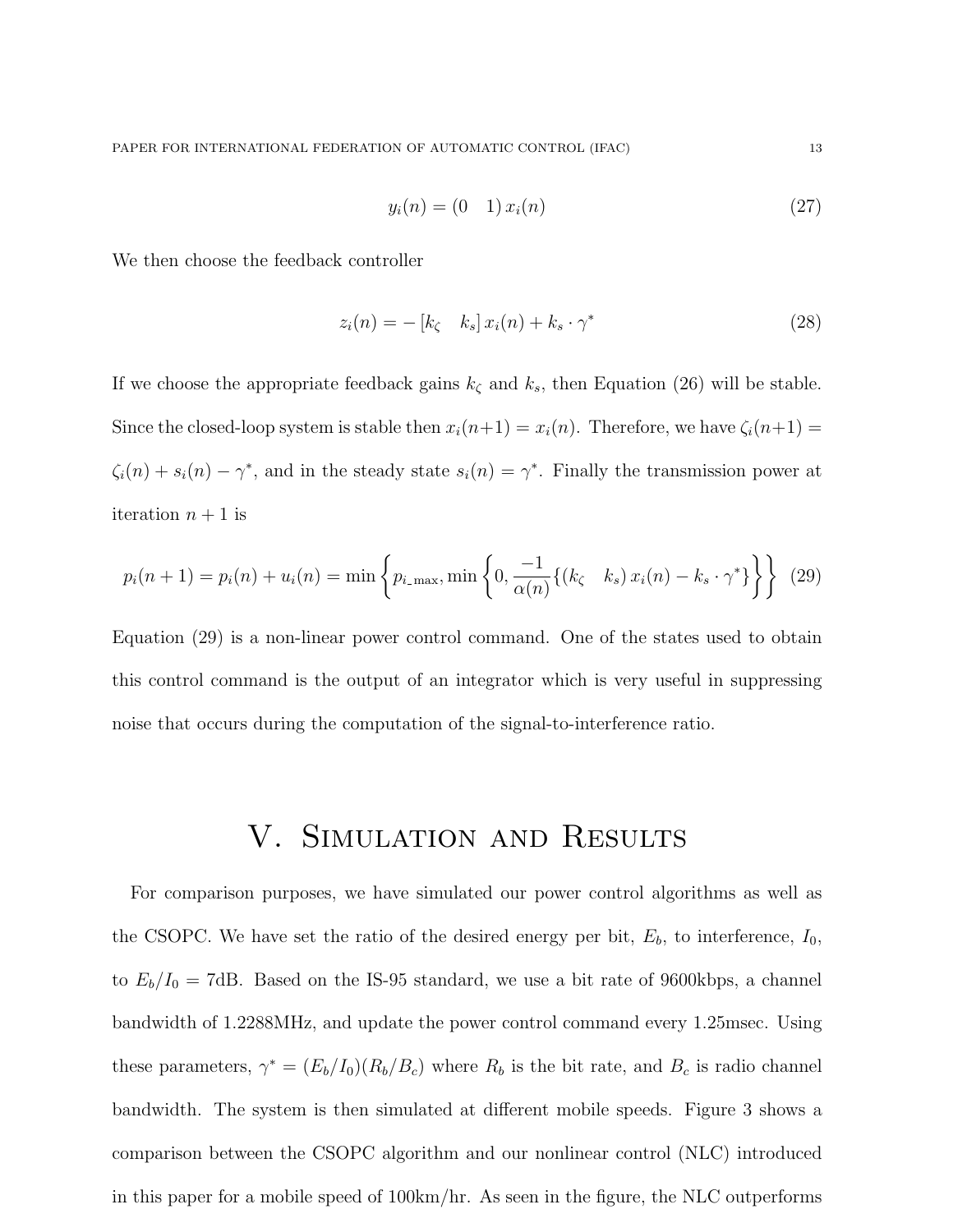CSOPC. Note in particular that CSOPC violates the 7 dB limitation. The fluctuations in the plot are due to the errors in the prediction algorithm. The two power control algorithms are also tested with a mobile speed of 20km/hr, see Figure 4, in this case the advantage of the new control is also obvious. By using CSOPC there are high fluctuations due to the delay in computing the signal-to-interference ratio.



Fig. 3. A typical Rayleigh fading envelope at 845MHz and receiver speed of 100km/hr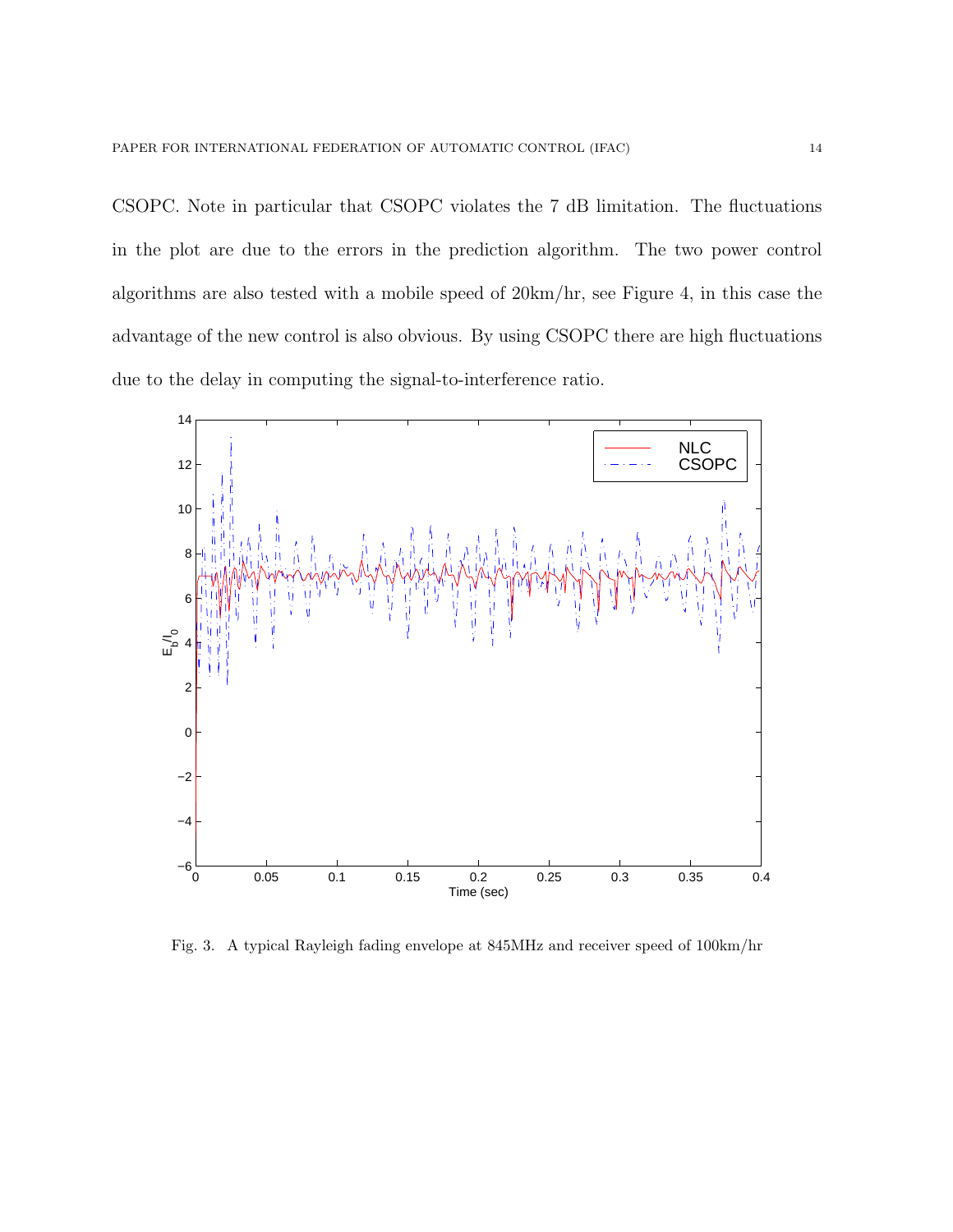

Fig. 4. A typical Rayleigh fading envelope at 845MHz and receiver speed of 100km/hr

# VI. CONCLUSION

Delay in wireless communication systems is a serious problem. Due to the fast variations in the communication channel, the need to overcome the delay effects becomes evident. Controlling the transmission power in CDMA wireless networks is very critical, and as shown in the simulation section, it is greatly affected by the delay. In this paper we have presented our approach in dealing with the delay in spread spectrum wireless networks. As shown in the paper, by predicting the changes in the channel, and taking the delay into account while designing the power control algorithms we can improve the performance of our power control algorithm with a minimum increase in computational expense.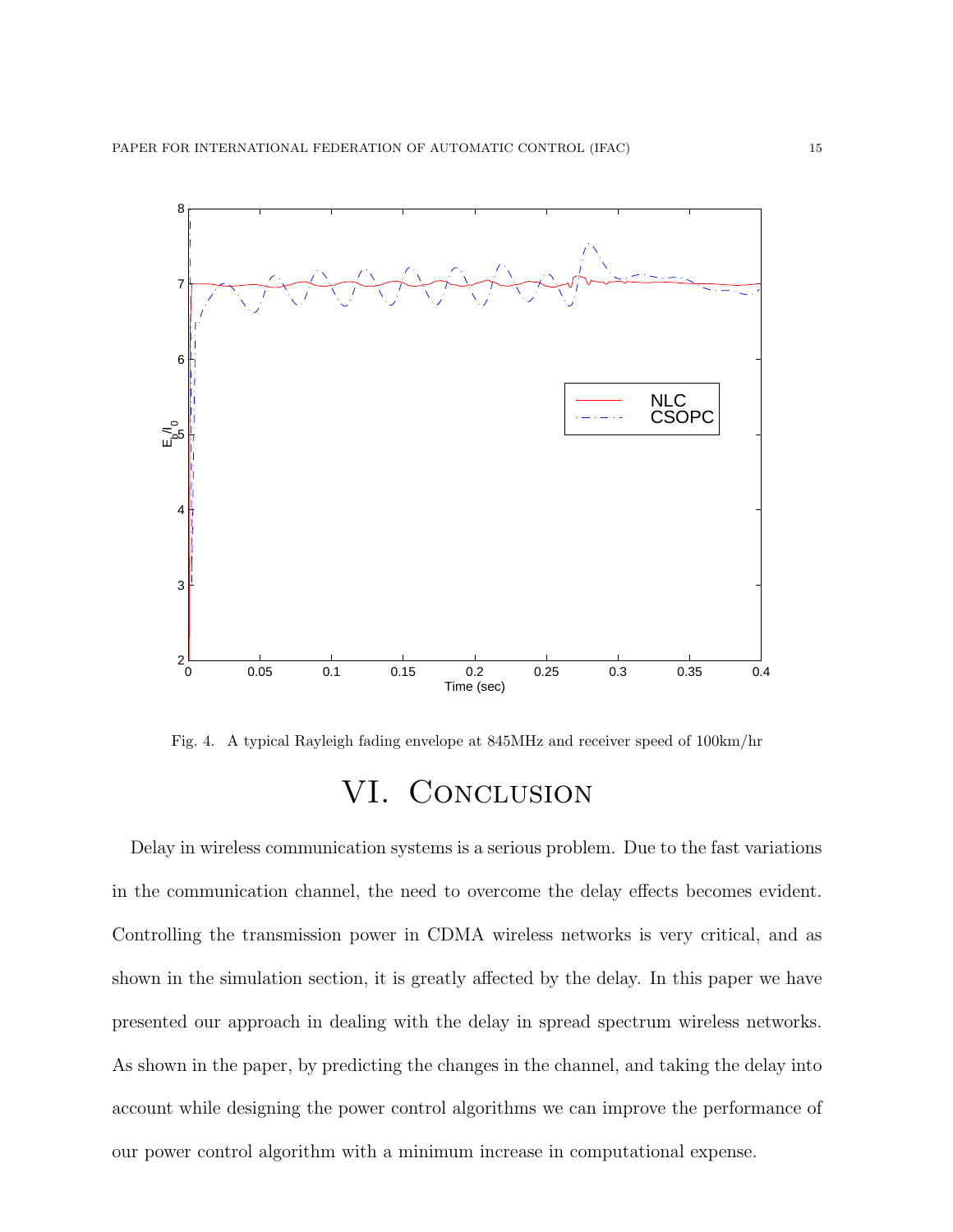### Appendix

# I. AUTOCORRELATION FUNCTION

Assuming that N is sufficiently large and that the phases  $\vartheta_n$  are independent, and as a consequent of the Central Limit Theorem, the  $E$  component, Equation  $(4)$ , is complex Gaussian random variable. The field component  $E_z$ , may be expressed by

$$
E_z(t) = x(t) + jy(t)
$$
\n(30)

$$
\mathbb{E}\{x(t)\} = \mathbb{E}\{y(t)\} = 0\tag{31}
$$

$$
\mathbb{E}\{x^2(t)\} = \mathbb{E}\{y^2(t)\} = \sigma_r^2 = E_0^2/2
$$
\n(32)

Since both  $x$  and  $y$  are Gaussian distributed and are independent

$$
\mathbb{E}\{x(t)y(t)\} = 0\tag{33}
$$

Using the above properties, we start deriving the autocorrelation function of the received power.

$$
R_{\|E_z\|^2}(\tau) = \mathbb{E}\{(x^2(t) + y^2(t))(x^2(t+\tau) + y^2(t+\tau)\}) =
$$
  

$$
\mathbb{E}\{x^2(t)x^2(t+\tau) + \mathbb{E}\{y^2(t)y^2(t+\tau)\} +
$$
  

$$
\mathbb{E}\{x^2(t)y^2(t+\tau)\} + \mathbb{E}\{y^2(t)x^2(t+\tau)\}
$$
 (34)

Using the following property for Gaussian variables

$$
\mathbb{E}\{x_1x_2x_3x_4\} = \mathbb{E}\{x_1x_2\}\mathbb{E}\{x_3x_4\} + \mathbb{E}\{x_1x_3\}\mathbb{E}\{x_2x_4\} + \mathbb{E}\{x_1x_4\}\mathbb{E}\{x_2x_3\}
$$
\n(35)

the autocorrelation function  $R_{\parallel E_z \parallel^2}$  becomes

$$
R_{\|E_z\|^2} = 2R_{x^2x^2}(\tau) + 4\sigma_r \tag{36}
$$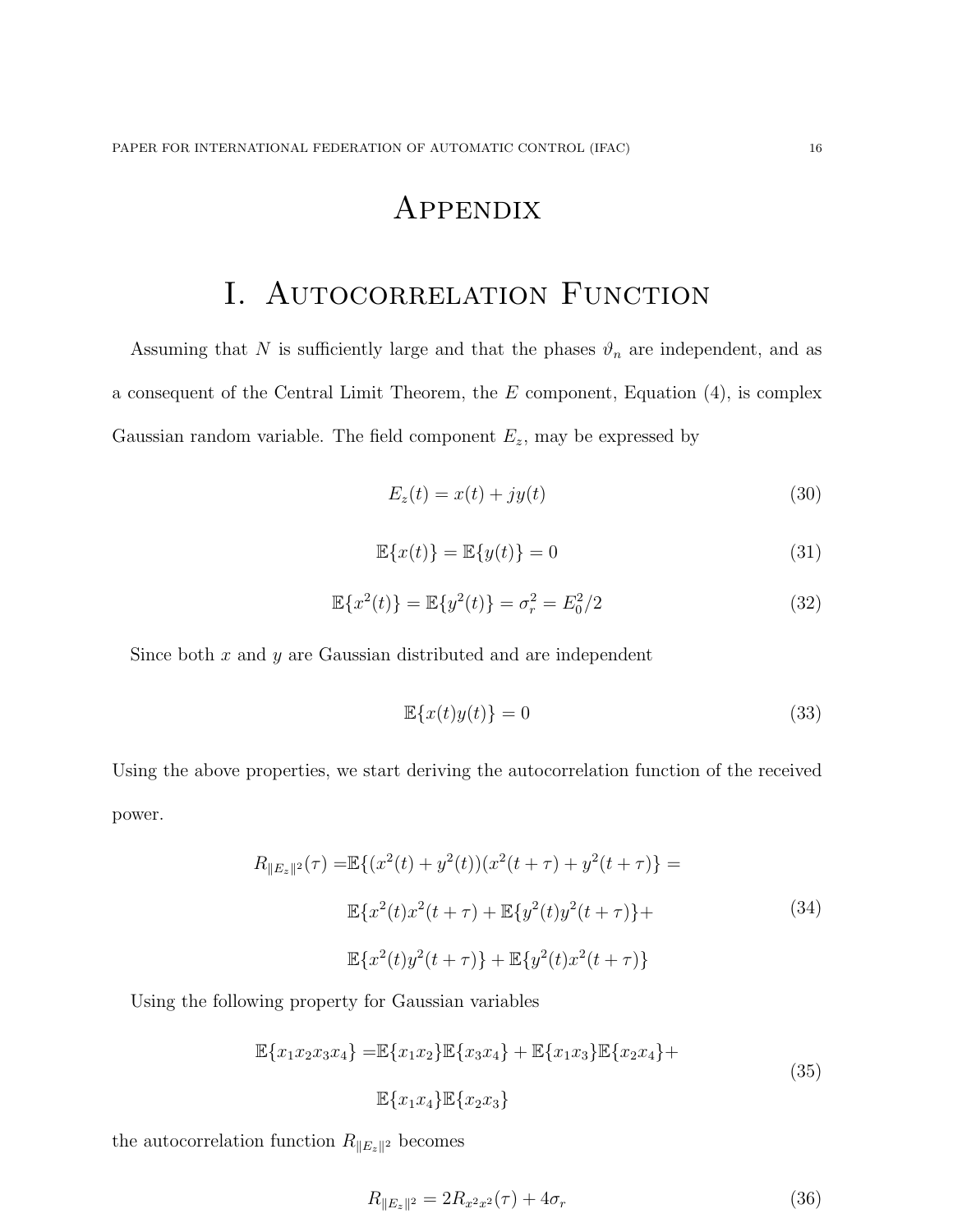where

$$
R_{x^2x^2}(\tau) = \mathbb{E}\{x^2(t)x^2(t+\tau)\}
$$
  
\n
$$
= \sigma_r^4 + 2\mathbb{E}^2\{x(t)x(t+\tau)\}
$$
  
\n
$$
= \sigma_r^4 + 2E_0^4\mathbb{E}^2\left\{\sum_{n=1}^N C_n \cos \vartheta_n \sum_{m=1}^N C_n \cos(\vartheta_m + 2\pi f_{md}\tau \cos \alpha_m)\right\}
$$
  
\n
$$
= \sigma_r^4 + \frac{1}{2}E_0^4\left\{\sum_{n=1}^N \mathbb{E}\{C_n^2 \cos(2\pi f_{md}\tau \cos \alpha_n)\right\}^2
$$
  
\n
$$
= \sigma_r^4 + \frac{1}{2}E_0^4\left\{\int_{-\pi}^{+\pi} f_{\alpha}(\alpha) \cos(2\pi f_{md}\tau \cos \alpha_n) d\alpha\right\}^2
$$
  
\n
$$
= \sigma_r^4 + \frac{1}{2}E_0^4J_0^2(2\pi f_{md}\tau)
$$
 (37)

Finally,

$$
R_{\|E_z\|^2}(\tau) = 4\sigma_r^4 + E_0^4 J_0^2 (2\pi f_{md}\tau) \tag{38}
$$

Now the autocorrelation of the small-scale fading becomes

$$
R_{\beta^2}(\tau) = 1 + J_0^2 (2\pi f_{md}\tau) \tag{39}
$$

# **REFERENCES**

- [1] T. S. Rappaport, Wireless Communications: Principles and Practice, Prentice Hall PTR, New Jersey, 1996.
- [2] J. Zander, "Performance of Optimum Transmitter Power Control in Cellular Radio Systems," IEEE Transations on Vehicular Technology, vol. 41, no. 1, pp. 57–62, February 1992.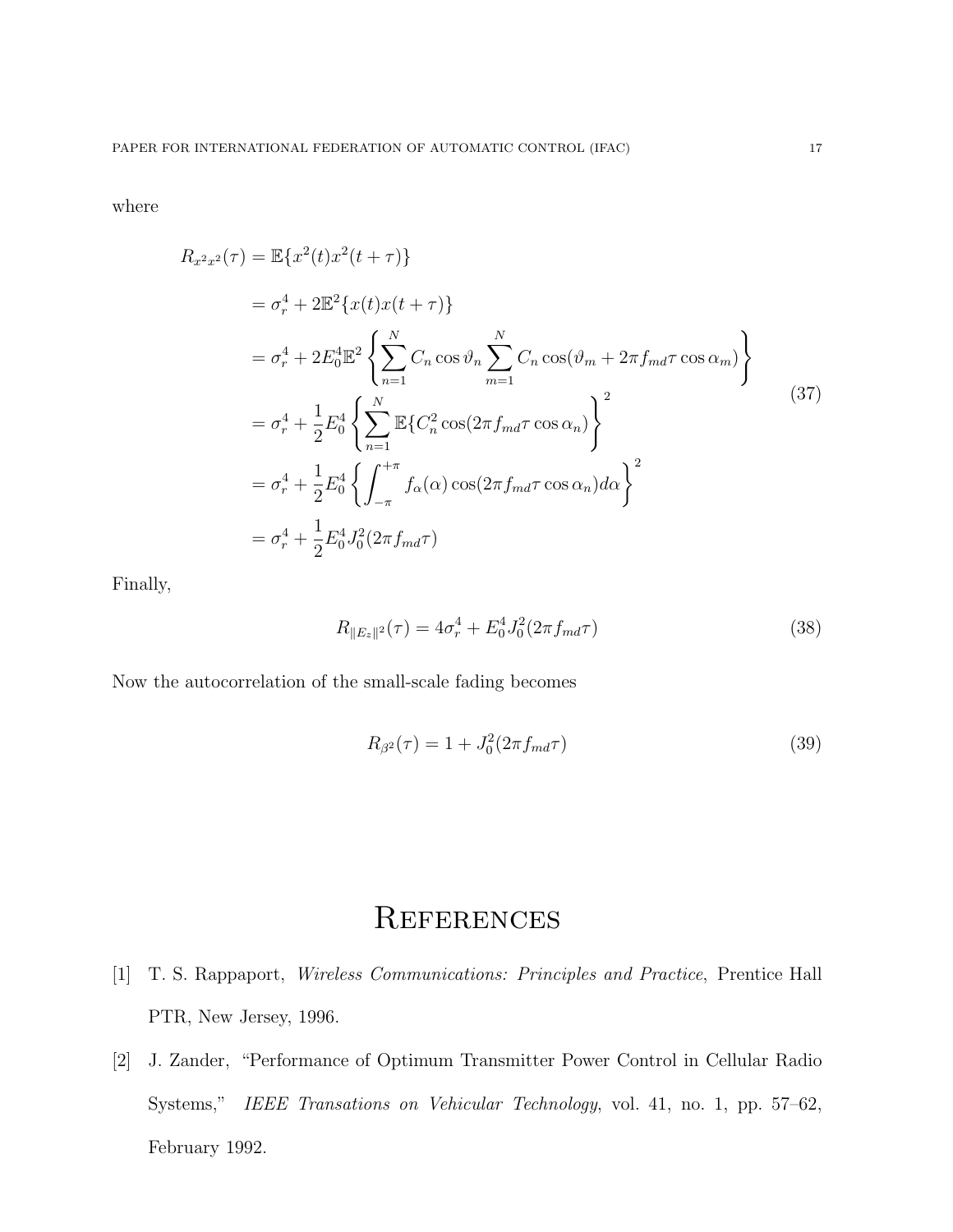- [3] D. Kim, "A simple Algorithm for Adjusting Cell-Site Transmitter Power in CDMA Cellular Systems," IEEE Trans. on Vehicular Technology, vol. 48, no. 4, pp. 1092– 1098, July 1999.
- [4] Q. Wu, "Performance of Optimum Transmitter Power Control in CDMA Cellular Mobile Systems," IEEE Trans. on Vehicular Technology, vol. 48, no. 2, pp. 571–575, March 1999.
- [5] S. A. Grandhi, R. Vijayan, and D. J. Goodman, "Centralized Power Control in Cellular Radio Systems," IEEE Trans. on Vehicular Technology, vol. 42, no. 4, pp. 466–468, November 1993.
- [6] G. J. Foschini and Z. Miljanic, "A Simple Distributed Autonomous Power Control Algorithm and its Convergence," IEEE Transactions on Vehicular Technology, vol. 42, no. 4, pp. 641–646, November 1993.
- [7] R. Jeantti and S.-L. Kim, "Second-Order Power Control with Asymptotically Fast Convergence," IEEE Journal on Selected Areas in Communications, vol. 18, no. 3, pp. 447–457, March 2000.
- [8] C. -Y. Huang and R. D. Yates, "Rate of convergence for minimuim power assignment algorithms in cellular radio systems," Wireless Networks, vol. 4, pp. 223–231, 1998.
- [9] R. D. Yates, "A Framework for Uplink Power Control in Cellular Radio Systems," IEEE Journal on Selected Areas in Communications, vol. 13, no. 7, pp. 1341–1347, September 1995.
- [10] J.G. Proakis, Digital Communications, McGraw-Hill, New York, 1983.
- [11] R. H. Clarke, "A statistical Theory of Mobile-Radio Reception," Bell Sys. Tech. *Journal*, vol. 47, pp. 957–1000, 1968.